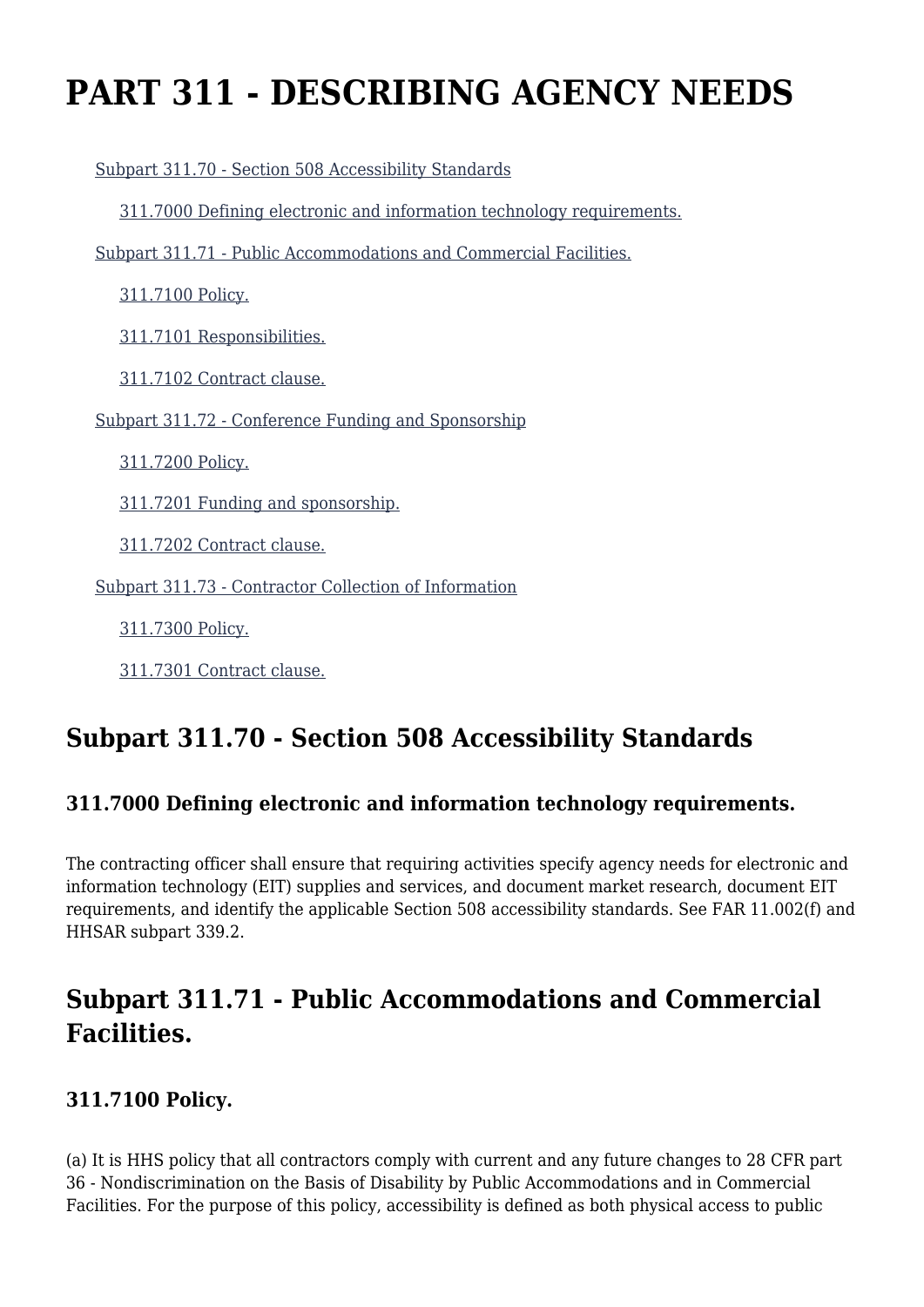accommodations and commercial facilities, and access to aids and services enabling individuals with sensory disabilities to fully participate in events in public accommodations and commercial facilities.

(b) This policy applies to all contracts requiring contractors to conduct events in public accommodations and commercial facilities open to the public or involving HHS personnel, but not ad hoc meetings necessary or incidental to contract performance.

### **311.7101 Responsibilities.**

The contractor shall submit a plan assuring that any event held will meet or exceed the minimum accessibility standards set forth in 28 CFR part 36. A consolidated or master plan for contracts requiring numerous events in public accommodations and commercial facilities is acceptable.

### **311.7102 Contract clause.**

The contracting officer shall insert the clause at 352.211-1, Public Accommodations and Commercial Facilities, in solicitations, contracts, and orders requiring the contractor to conduct events in accordance with 311.7100(b).

# **Subpart 311.72 - Conference Funding and Sponsorship**

### **311.7200 Policy.**

HHS policy requires that all conferences the agency funds or sponsors shall: be consistent with HHS missions, objectives, and policies; represent an efficient and effective use of taxpayer funds; and withstand public scrutiny.

### **311.7201 Funding and sponsorship.**

Funding a conference through a HHS contract does not automatically imply HHS sponsorship, unless the conference is funded entirely by the agency. Also, HHS staff attendance or participation at a conference does not imply HHS conference sponsorship. Accordingly, for non-conference contracts funded entirely by HHS prior to a contractor claiming HHS sponsorship, the contractor must provide the contracting officer a written request for permission to designate HHS the conference sponsor. The OPDIV or STAFFDIV (operating division or staff division) head, or designee, shall approve such requests. The determination on what constitutes a "conference contract" or a "non-conference contract" shall be made by the contracting officer.

### **311.7202 Contract clause.**

To ensure that a contractor:

(a) Properly requests approval to designate HHS the conference sponsor, where HHS is not the sole